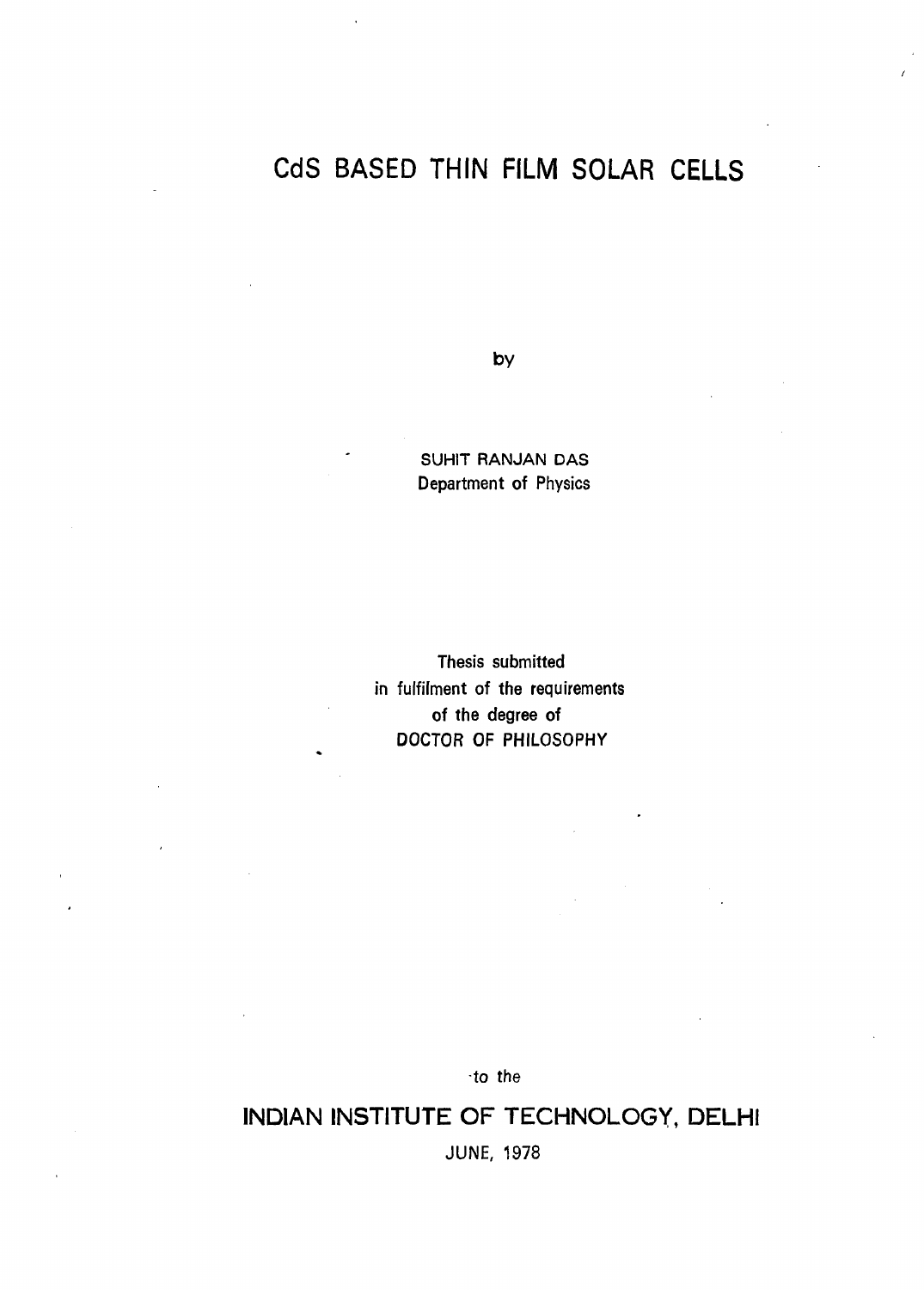Thesis Supervisor:

Professor<sup>K</sup>K. L. Chopra

Thin Film and Material Science  $\frac{1}{L}$ aboratory Department of Physics Indian Institute of Technology, Delhi New Delhi-110029, India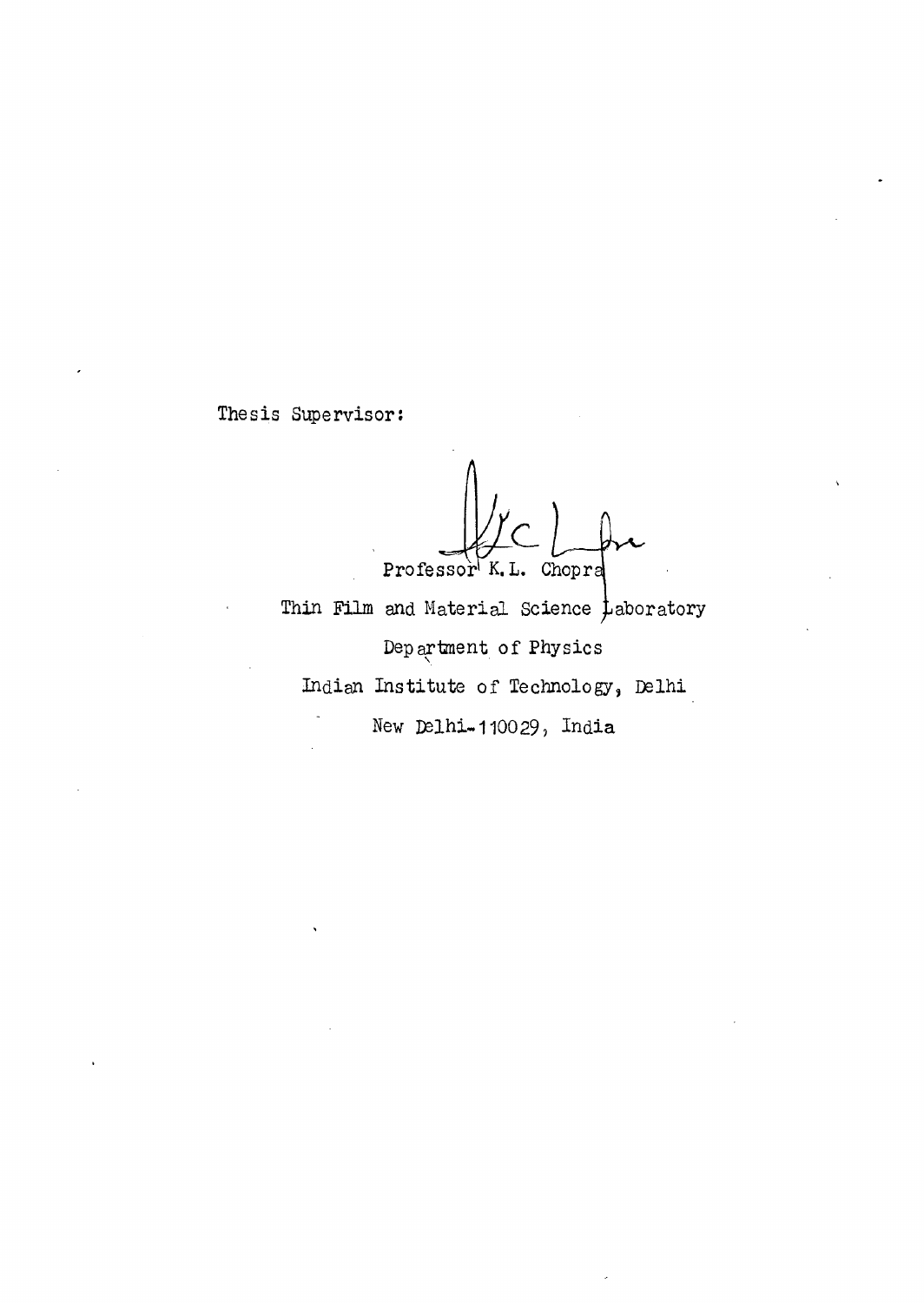## ACKNOWLEDGEMENT

It is a pleasure to thank Professor K.L. Chopra for his inspiring guidance. His deep involvement and critical evaluation at all stages of the work has contributed greatly in lending to the thesis its present form and content.

I have had the privilege of being associated with Mr. A. Banerjee, Dr. Prem Nath and Dr. V.D. Vankar whose active collaboration in various facets of this work is deeply appreciated.

A project of this nature necessarily calls upon the technical resources and expertise in a variety of disciplines. In this context, this work has benefited considerably from the unstinted cooperation of all my colleagues and the technical staff of the Thin Film Laboratory. In particular, I wish to record my gratitude to Mr. Bhanwar Singh and Mr. A. K. Tyagi for developing the photolithography techniques necessary to fabricate grids and masks of the desired specifications, Mr. Viresh Dutta for his help with the electrical measurements and Dr. P.J. George for the many intensive discussions which have helped to clarify several ideas. Thanks are also due to Dr. D. K. Pandya and Dr. P.K. Bhat for incorporating refinements in the fabrication of the cells and providing valuable feedback on the process. The help extended by Dr. A. Hepworth and Mr. Lal in scanning electron microscopy, Mr. V.D. Arora in transmission electron microscopy and Dr. A. Mukerjee with the electronics is gratefully acknowledged.

The award of a fellowship by the National Council of Educational Research and Training and the financial assistance provided by the DST is acknowledged.

Finally, in the preparation of the manuscript, I am indebted to Mr. N.S. Gupta for drafting the figures and Mr. V.N. Sharma for his skilful typing.

(S. R.-DAS)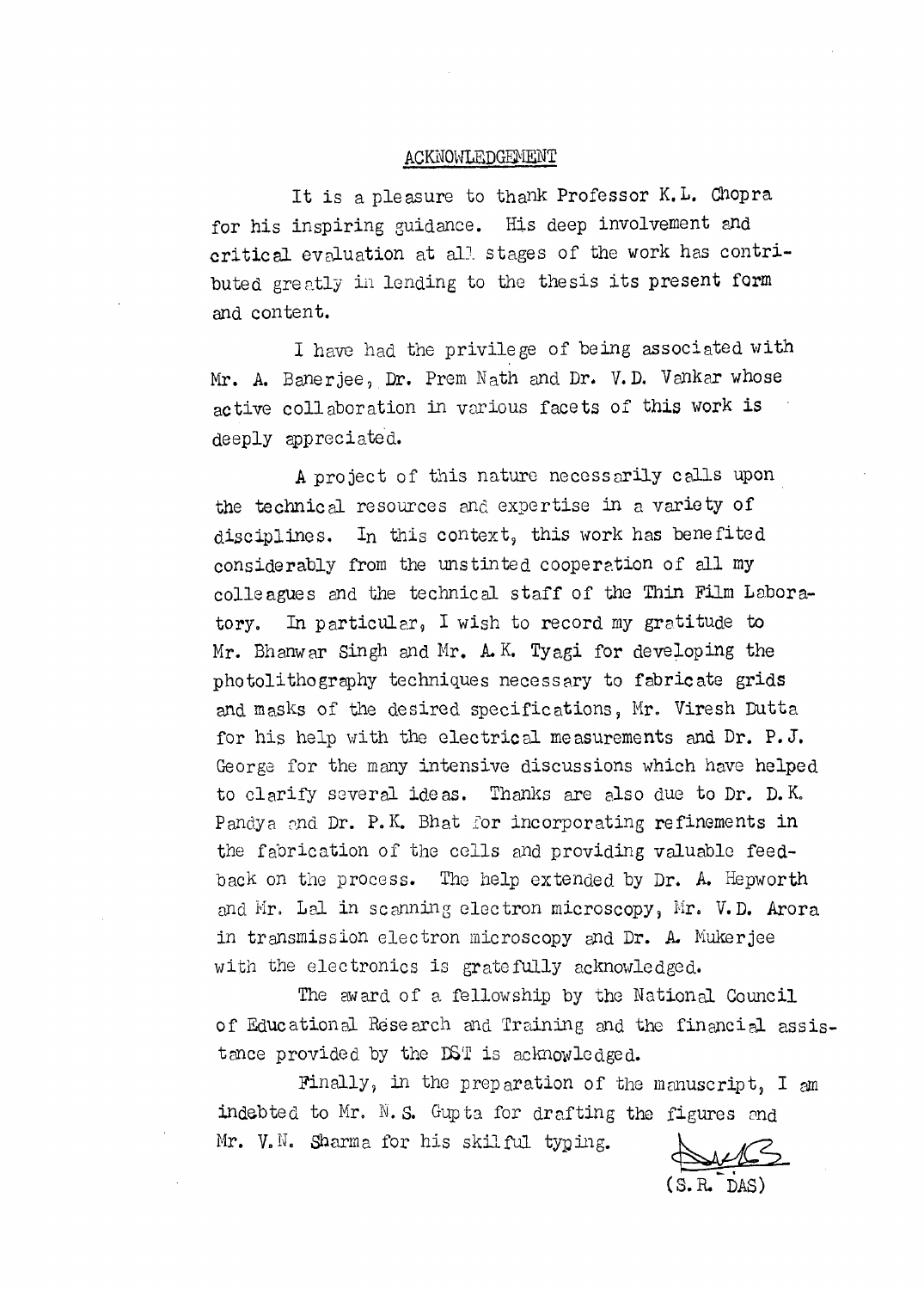## ABSTRACT

The work reported in this Thesis has been directed toward the following aspects of CdS based Thin Film Solar Cells: (a) Investigation of an alternate method of reproducibly preparing  $Cu_{2}S$  films of well controlled thickness and composition with stable structural, electrical and optical properties; (b) Modification of the base CdS by alloying with ZnS to realise higher open circuit voltage and hence enhanced efficiency; (c) Development of a new cell design to minimise degradation and (d) Characterisation of  $Cu_{2}S/Cd_{x}Zn_{1-x}S$  heterojunctions in terms of various functional junction parameters and correlation of cell performance with material properties.

Single phase alloy films of  $Cd_{x}Zn_{1-x}S$  have been prepared over the entire composition range by vacuum evaporation of a mixture of CdS and ZnS powder in the desired proportion. The crystallographic structure of these films depends on the deposition conditions, particularly the substrate temperature and also on the composition. The lattice parameter of these structures exhibit a strong dependence on temperature of deposition. The electrical resistivity increases by several orders of magnitude with increasing zinc sulphide concentration. The optical bandgap varies from 2.4 eV for CdS to 3.4 eV for ZnS.

Stoichiometric  $Cu_{2}S$  (chalcocite) thin films of well controlled thickness have been prepared by a solid state reaction between CdS and CuCl films. Detailed investigations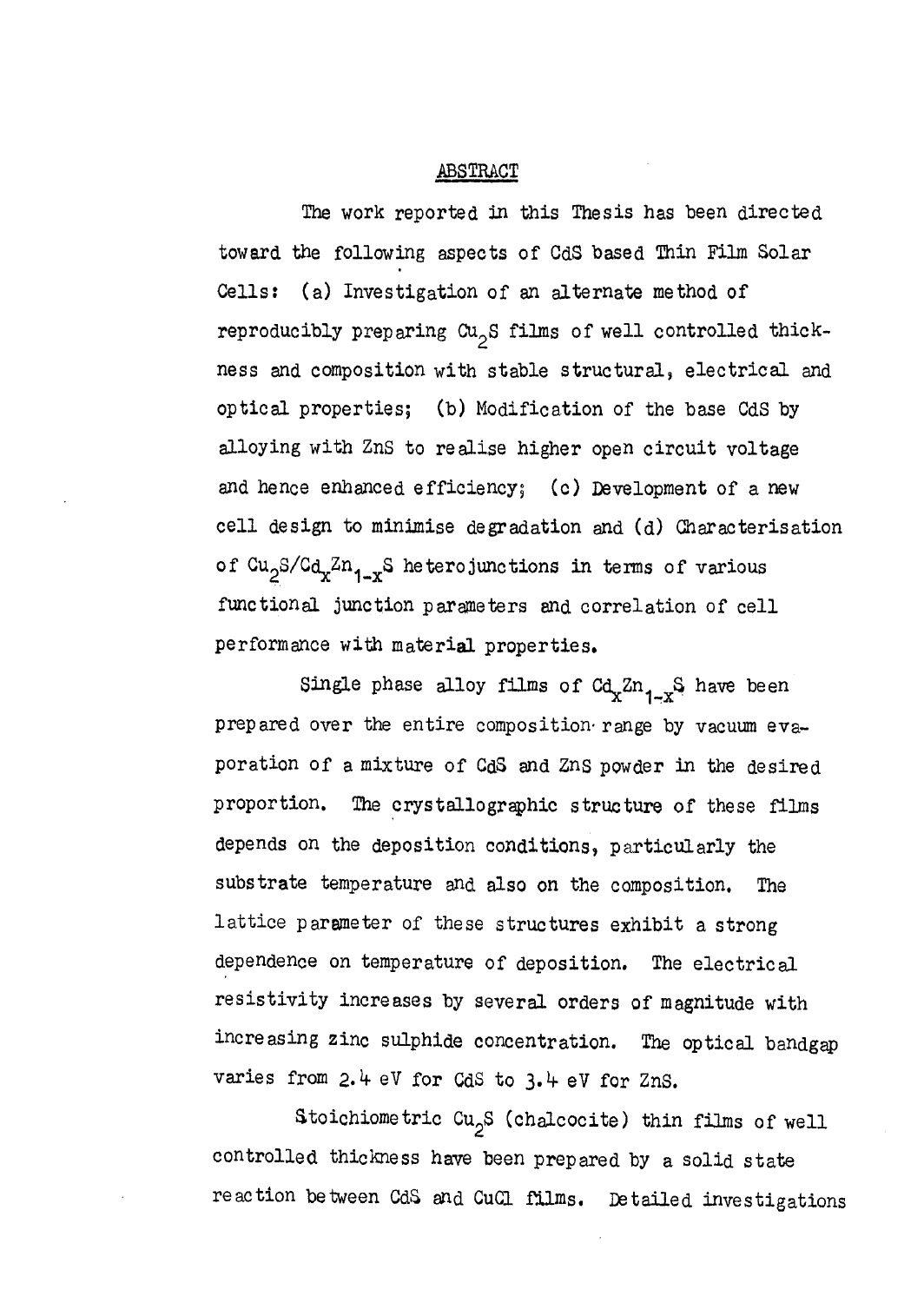of the growth process reveal that  $Cu<sub>2</sub>S$  grows topotactially on CdS and the chalcocite phase is obtained on reaction with both wurtzite, and sphalerite structures of  $CdS$ . The  $Cu<sub>2</sub>S$  films exhibit optical and electrical properties consistent with the  $Cu_{2}S$  composition and are suitable for fabricating solar cells.

 $Cu<sub>2</sub>S/Cd<sub>x</sub>Zn<sub>1-x</sub>S solar cells have been fabricated$ utilising the solid state reaction.with efficiency  $>6.5\%$ for CdS. Enhanced open circuit voltage has been obtained for incre asing ZnS concentration up to 0.65 V for  $Cd_0$ .  $7^{2n}$ <sub>0</sub>.3<sup>S</sup> composition. However, the higher open circuit voltage has generally been accompanied by lower short circuit currents and lower efficiency. Analysis of cell performance has revealed the factors limiting efficiency. Design changes have been proposed to enhance efficiency to  $\geq$  10%.

Junction characterisation has brought to light significant results. The cell performance is limited by interface recombination. However, the density of interface states, contrary to popular belief, does not depend on the extent of lattice mismatch between  $Cu_{2}S$  and  $Ca_{x}Zn_{1-x}S$ . The increase in open circuit voltage has been related to an increase in the diffusion voltage corresponding to an increase in the bandgap of  $Cd_xZn_{1-x}S$ . An energy band diagram has been proposed to explain the cell operation.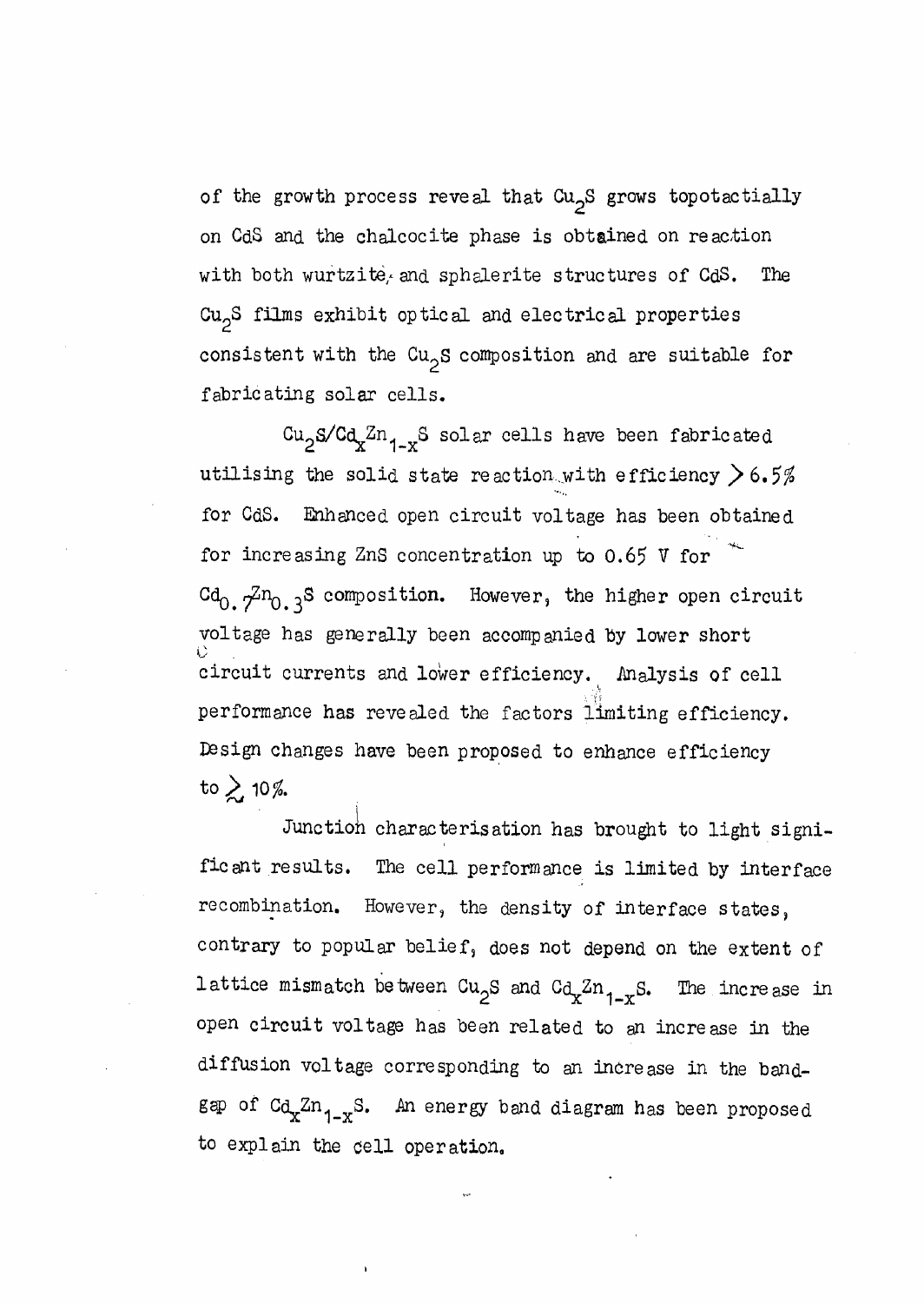## **CONTENTS**

ACKNOWLEDGEMENT

ABS TRACT

 $\lambda$ 

| <b>CHAPTER</b> | I. | $\ddot{\bullet}$ | INTRODUCTION                                 |    |
|----------------|----|------------------|----------------------------------------------|----|
| CHAPTER        | II | $\ddot{\bullet}$ | EXPERIMENTAL TECHNIQUES                      |    |
|                |    |                  | 2.1 Preparation of Films                     | 30 |
|                |    |                  | 2.2 Structural Investigations                | 32 |
|                |    |                  | 2.3 Electrical Resistivity and               |    |
|                |    |                  | Hall Coefficient                             | 34 |
|                |    |                  | 2.4 Optical Properties                       | 36 |
|                |    |                  | 2.5 Diffusion Length by EBIC                 |    |
|                |    |                  | Technique                                    | 37 |
|                |    |                  | 2.6 Current-Voltage (I-V)                    |    |
|                |    |                  | Characteristics                              | 38 |
|                |    |                  | 2.7 Capacitance-Voltage $(C-V)$              |    |
|                |    |                  | Characteristics                              | 39 |
|                |    |                  | 2.8 Spectral Response                        | 39 |
| CHAPTER III :  |    |                  | PROPERTIES OF $C_{\alpha}Z_{n_{1-x}}S$ FILMS |    |
|                |    |                  | 3.1 Introduction                             | 41 |
|                |    |                  | 3.2 Results                                  | 44 |
|                |    |                  | 3.3 Discussion                               | 47 |
|                |    |                  | 3.4 Conclusion                               | 52 |